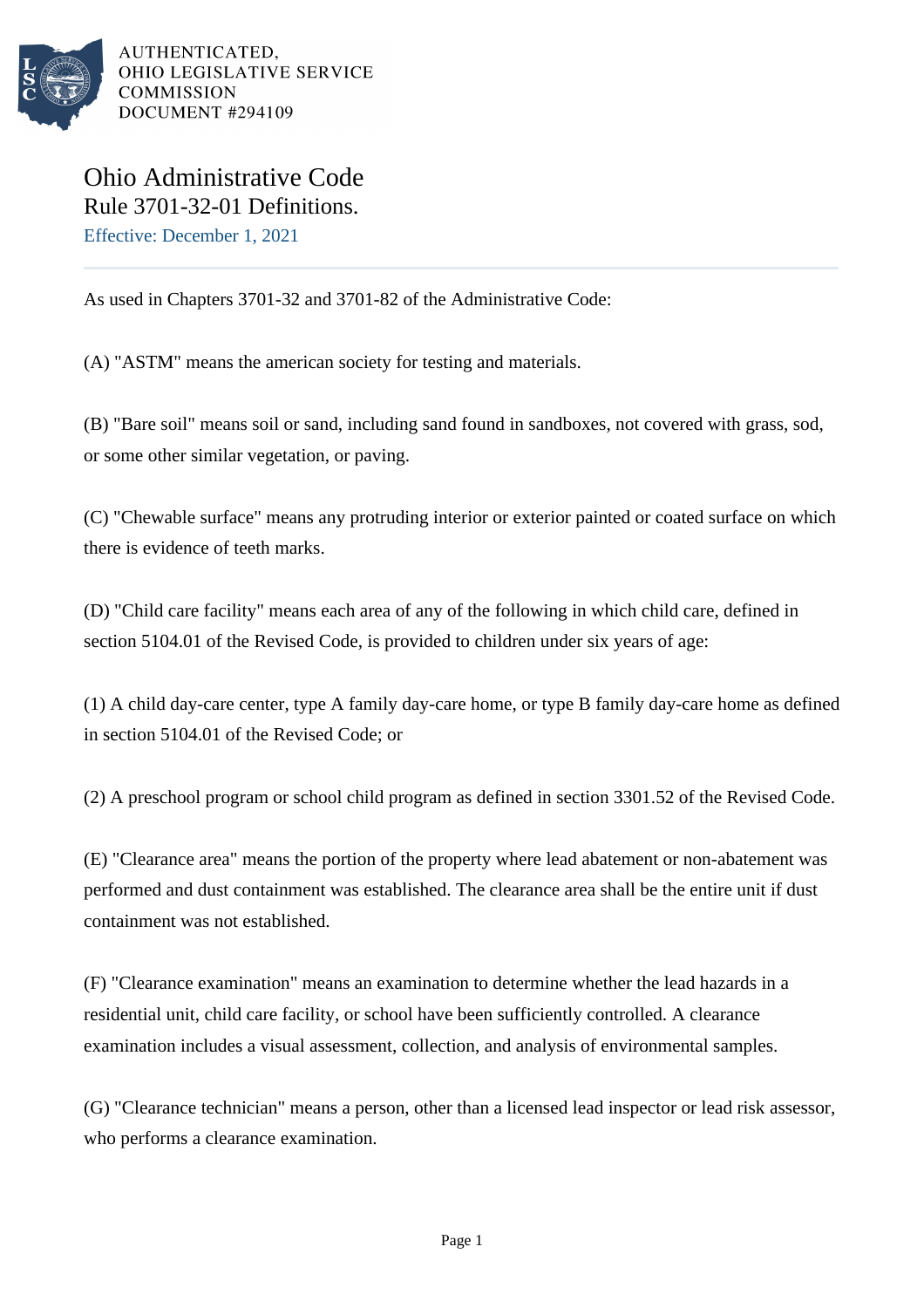

(H) "CLIA" means a clinical laboratory that is certified or in possession of a certificate of waiver issued by the United States department of health and human services pursuant to the "Clinical Laboratory Improvements Amendments of 1988" as set forth in Public Law 100578.

(I) "Clinical laboratory" means a facility for the biological, microbiological, serological, chemical, immunohematological, hematological, biophysical, cytological, pathological, or other examination of substances derived from the human body for the purpose of providing information for the diagnosis, prevention, or treatment of any disease, or in the assessment or impairment of the health of human beings. "Clinical laboratory" does not include a facility that only collects or prepares specimens, or serves as a mailing service, and does not perform testing.

(J) "Containment" means the physical measures taken to isolate the work area in order to ensure that dust and debris created or released during activities are not spread, blown or tracked outside the work area.

(K) "Deteriorated paint" means any interior or exterior paint or other coating that is peeling, chipping, chalking, or cracking, or any paint or coating located on an interior or exterior surface or fixture that is otherwise damaged or separated from the substrate, or paint on a friction or impact surface that shows abrasion or other evidence of damage to the paint from the friction or impact.

(L) "Director" means the director of the Ohio department of health, the director's designee, or the director's authorized agent.

(M) "Documented methodologies" means a method or methods, prescribed by legal requirements, recognized and published by a national organization, or developed and validated by the environmental lead analytical laboratory or personnel employing the method or methods. Sample collection methods, preparation procedures and analytical methods recommended by the United States environmental protection agency, national institutes of safety and health, ASTM, AOAC, APHA, the United States department of urban development and others may be acceptable if the environmental lead analytical laboratory or personnel has demonstrated acceptable performance for each particular matrix. Alternative procedures, or modifications, or both, of methods may be used only if they have been validated by the environmental lead analytical laboratory.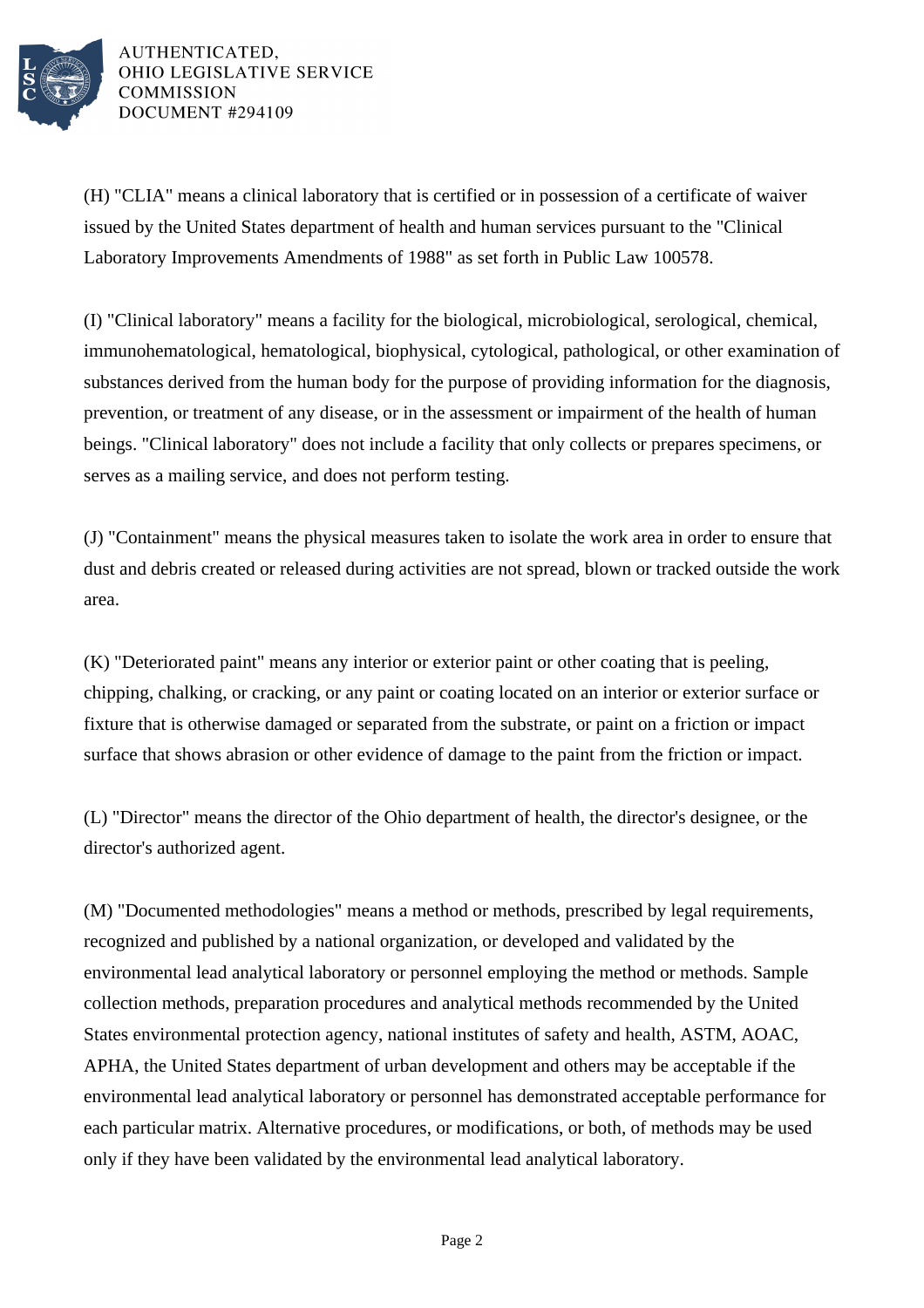

(N) "ELPAT" means the environmental lead proficiency analytical testing program.

(O) "Encapsulation" means the coating and sealing of surfaces with durable surface coating specifically formulated to be elastic, able to withstand sharp and blunt impacts, long-lasting, and resilient, while also resistant to cracking, peeling, algae, fungus, and ultraviolet light, so as to prevent any part of lead-containing paint from becoming part of house dust or otherwise accessible to children.

(P) "Enclosure" means the resurfacing or covering of surfaces with durable materials such as wallboard or paneling, and the sealing or caulking of edges and joints to prevent or control chalking, flaking, peeling, scaling or loose lead-containing substances from becoming part of house dust or otherwise accessible to children.

(Q) "Engineering controls" are measures, other than respiratory protection or administrative controls, implemented at the worksite to contain, control or otherwise reduce exposure to lead-containment dust and debris.

(R) "Environmental lead analytical laboratory" means a facility that analyzes air, dust, soil, water, paint, film, or other substances, other than substances derived from the human body, for the presence and concentration of lead.

(S) "Environmental samples" means paint-chip, dust, soil, water or air samples collected for the purpose of analysis.

(T) "Exterior living area" means a room equivalent located on the exterior of a residential unit, such as a porch, or patio that is used as living space as indicated by the presence of toys, other children's possessions or play patterns, information provided by the residents, property owners, or other observations.

(U) "First-draw water sample" means a sample of tap water collected after the water has stood motionless in the plumbing system for at least six hours collected without flushing the tap.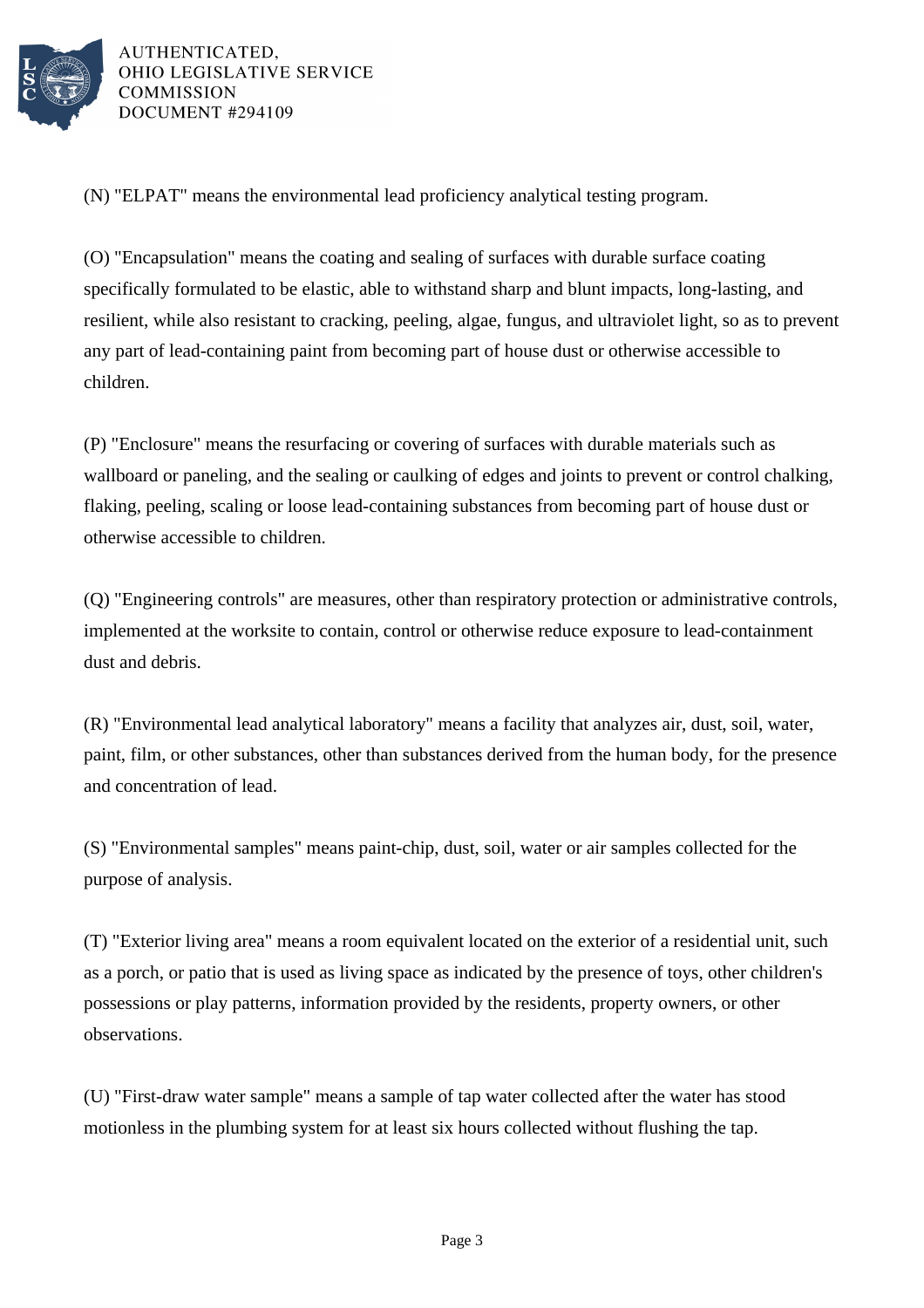

(V) "Flushed water sample" means a one-liter sample of tap water collected after flushing the volume of water between the tap and the service line.

(W) "Friction surface" means any interior or exterior surface that is subject to abrasion or friction, including, but not limited to, certain window, floor, and stair surfaces.

(X) "Hands-on assessment" means an evaluation which tests a trainee's ability to perform specified work practices and procedures in compliance with Chapters 3701-32 and 3701-82 of the Administrative Code.

(Y) "Hands-on training" means direct practical experience in the operation or functioning of a skill or task and involves active participation by a student.

(Z) "HEPA" means the designation given to a product, device, or system that has been equipped with a high-efficiency particulate air filter that is capable of removing particles of 0.3 microns or larger from air at 99.97 per cent or greater efficiency.

(AA) "HEPA vacuum" means a vacuum cleaner that is HEPA rated by the manufacturer and that has been designed with a high-efficiency particulate air filter as the last filtration stage that is capable of capturing particles of 0.3 microns with 99.97 per cent or greater efficiency.

(BB) "HUD " means the United States department of housing and urban development.

(CC) "HUD guidelines" means the 2012 edition of the "Guidelines for the Evaluation and Control of Lead-Based Paint Hazards in Housing" issued by the United States department of housing and urban development pursuant to Section 1017 of the Residential Lead-Based Paint Hazard Reduction Act of 1992, Public Law 102-550. The HUD guidelines may be accessed at www.hud.gov/lead.

(DD) "Impact surface" means an interior or exterior surface that is subject to damage by repeated sudden force, such as certain parts of door frames.

(EE) "Interim clearance examination" means a clearance examination performed prior to all abatement or non-abatement work being complete that may be used to show that an area of the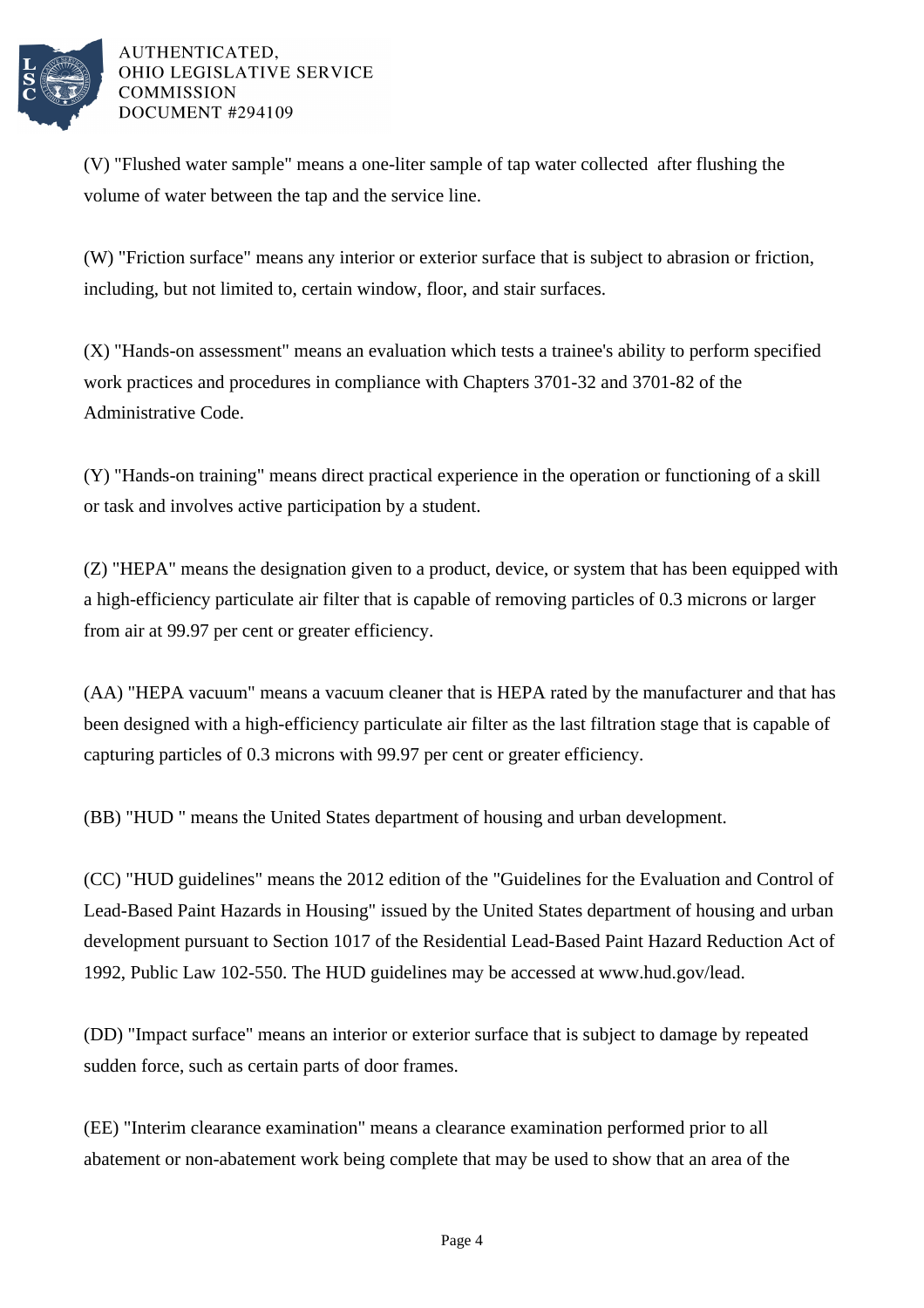

property has been cleaned and hazards controlled well enough so that a non-licensed or non-certified person can occupy an area.

(FF) "Interim controls" means a set of measures designed to reduce temporarily human exposure or likely human exposure to lead hazards. Interim controls include specialized cleaning, repairs, painting, temporary containment, ongoing lead hazard maintenance activities, and the establishment and operation of management and resident education programs.

(GG) "Lead abatement":

(1) Means a measure or a set of measures, designed for the single purpose of permanently eliminating lead hazards. "Lead abatement" includes all the following:

(a) Removal of lead-based paint and lead-contaminated dust;

(b) Permanent enclosure or encapsulation of lead-based paint;

(c) Replacement of surfaces or fixtures painted with lead-based paint;

(d) Removal or permanent covering of lead-contaminated soil;

(e) Preparation, cleanup, and disposal activities associated with lead abatement.

(2) "Lead abatement" does not include any of the following:

(a) Preventive treatments performed pursuant to section 3742.41 of the Revised Code;

(b) Implementation of interim controls;

(c) Activities performed by a property owner on a residential unit to which both of the following apply:

(i) It is a freestanding single-family home used as the property owner's private residence;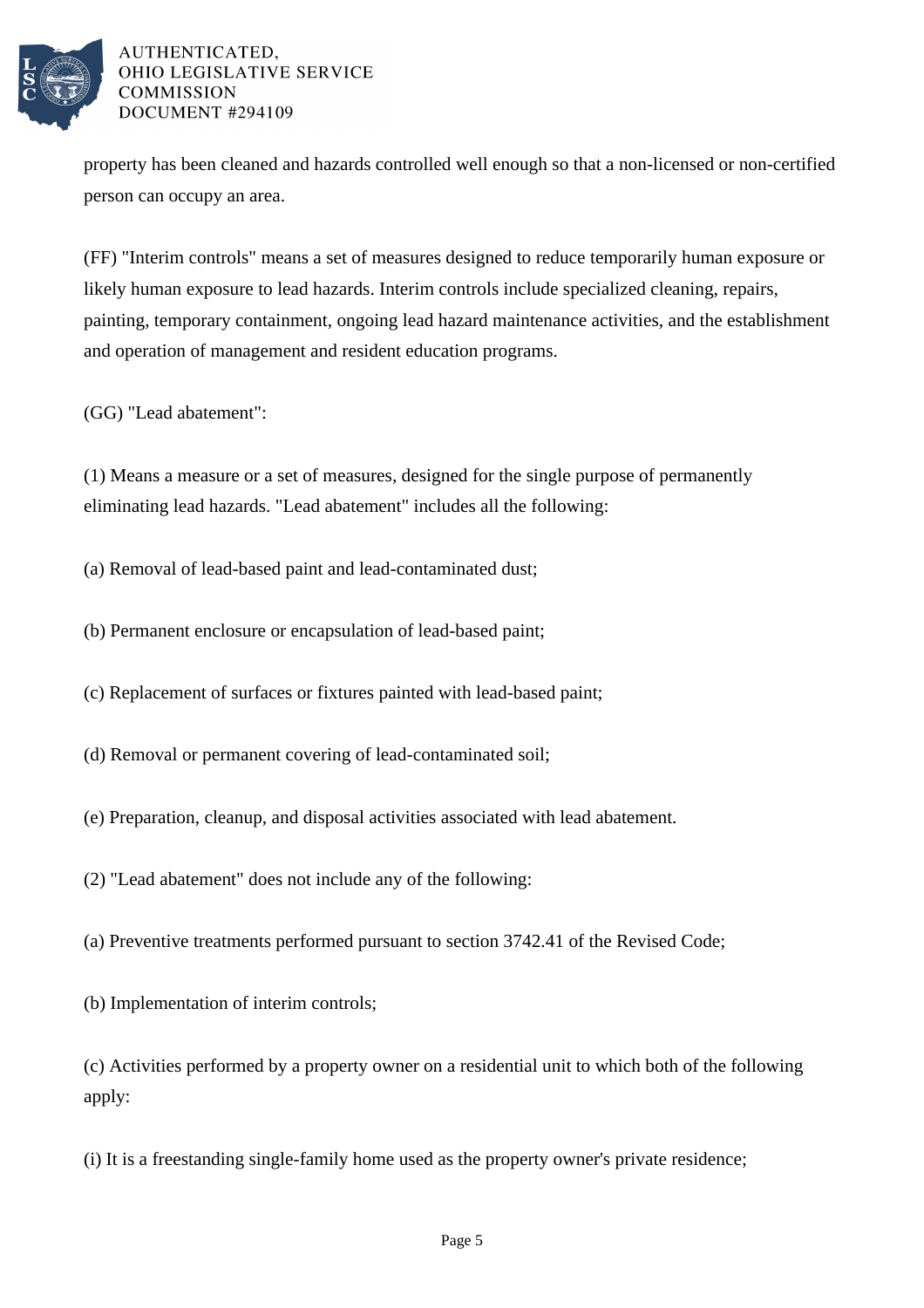

(ii) No child under six years of age who has lead poisoning resides in the unit.

(HH) "Lead abatement contractor" means any individual who engages in or intends to engage in lead abatement who may employ or supervise one or more lead abatement workers, including on-site supervision of lead abatement projects, or prepares specifications, plans, or documents for a lead abatement project.

(II) "Lead abatement project" means one or more lead activities that are conducted by a lead abatement contractor or lead abatement project designer and are reasonably related to each other.

(JJ) "Lead abatement project designer" means a person who is responsible for designing lead abatement projects and preparing a pre-abatement plan for all designed projects.

(KK) "Lead abatement worker" means an individual responsible in a non-supervisory capacity for the performance of lead abatement.

(LL) "Lead activity" means:

(1) Any aspect of a lead inspection, lead risk assessment, lead hazard screen risk assessment, clearance examination; or

(2) In the case of a lead abatement project, any aspect of lead abatement that is conducted by a lead abatement contractor, lead abatement project designer, or lead abatement worker.

(MM) "Lead-based paint" means any paint or other similar surface-coating substance containing lead at or in excess of the level that is hazardous to human health as set forth in rule 3701-32-19 of the Administrative Code.

(NN) "Lead-based paint sampling" means limited paint-chip sampling or XRF analysis performed to determine the presence or absence of lead-based paint on deteriorated paint surfaces or painted surfaces in a residential unit, child care facility, or school.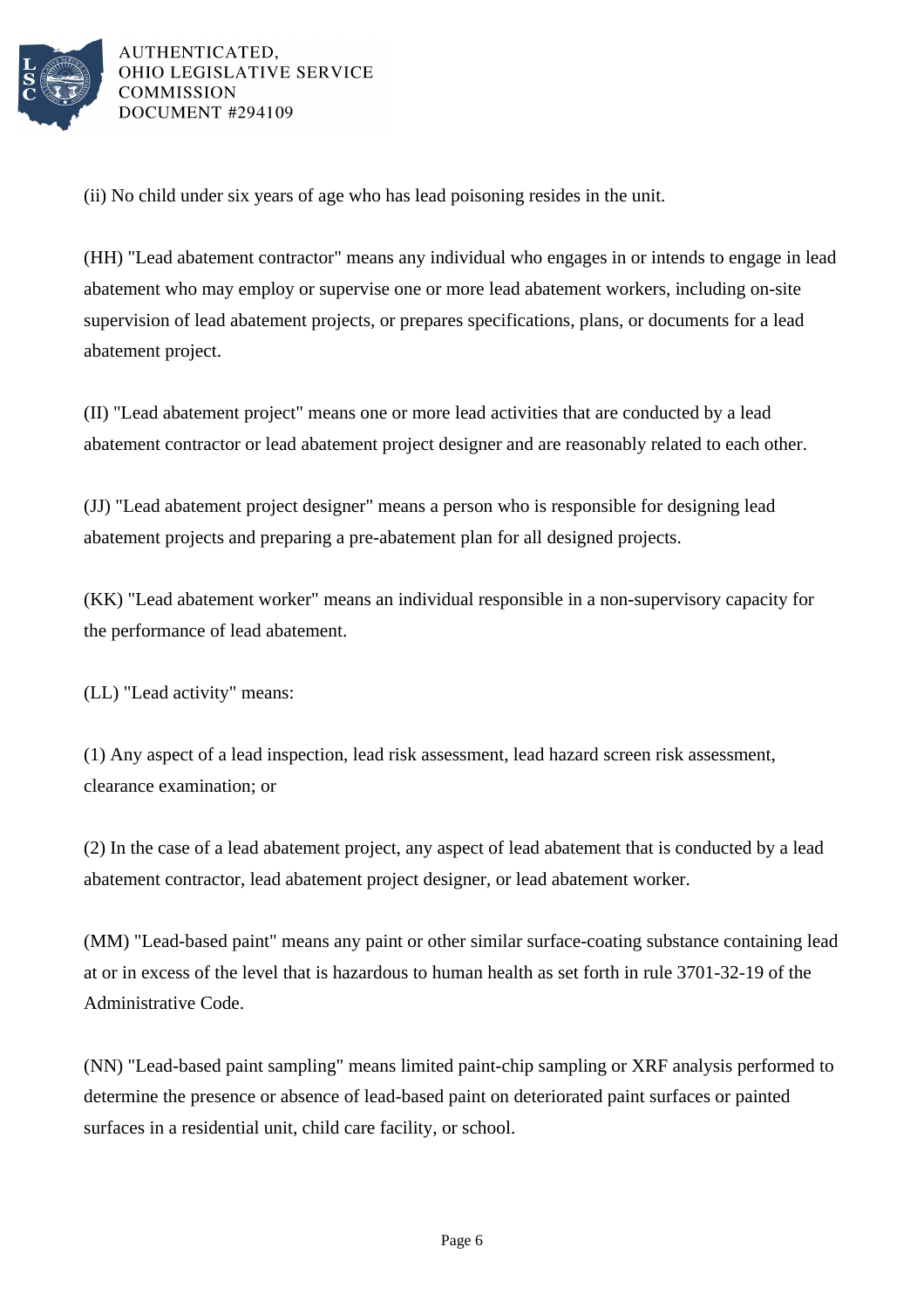

(OO) "Lead-contaminated dust" means surface dust that contains an area or mass concentration of lead at or in excess of the level that is hazardous to human health as set forth in rule 3701-32-19 of the Administrative Code.

(PP) "Lead-contaminated soil" means soil that contains lead at or in excess of the level that is hazardous to human health as set forth in rule 3701-32-19 of the Administrative Code.

(QQ) "Lead-contaminated water pipes" means water pipes containing lead materials causing the water supply to contain lead levels at or in excess of the level that is hazardous to human health as set forth in rule 3701-32-19 of the Administrative Code.

(RR) "Lead hazard" means material that is likely to cause lead exposure and endanger an individual's health as set forth in rule 3701-32-19 of the Administrative Code. "Lead hazard" includes lead-based paint, lead-contaminated dust, lead-contaminated soil, and lead-contaminated water pipes.

(SS) "Lead hazard control" means measures taken to reduce or eliminate a lead hazard, which includes, but is not limited to, lead abatement, interim controls, or both, as appropriate.

(TT) "Lead hazard control order" means an order issued by the director under section 3742.37 of the Revised Code.

(UU) "Lead hazard screen risk assessment" means a risk assessment that involves limited paint and dust sampling and that is conducted in compliance with paragraph (J) of rule 3701-32-07 of the Administrative Code.

(VV) "Lead inspection" means a surface-by-surface investigation to determine the presence of leadbased paint. The inspection shall use a sampling or testing technique set forth in rule 3701-32-06 of the Administrative Code. A licensed lead inspector or laboratory approved pursuant to rule 3701-82- 02 of the Administrative Code shall certify in writing the precise results of the inspection.

(WW) "Lead inspector" means any individual who conducts a lead inspection, provides professional advice regarding a lead inspection, or prepares a report explaining the results of a lead inspection.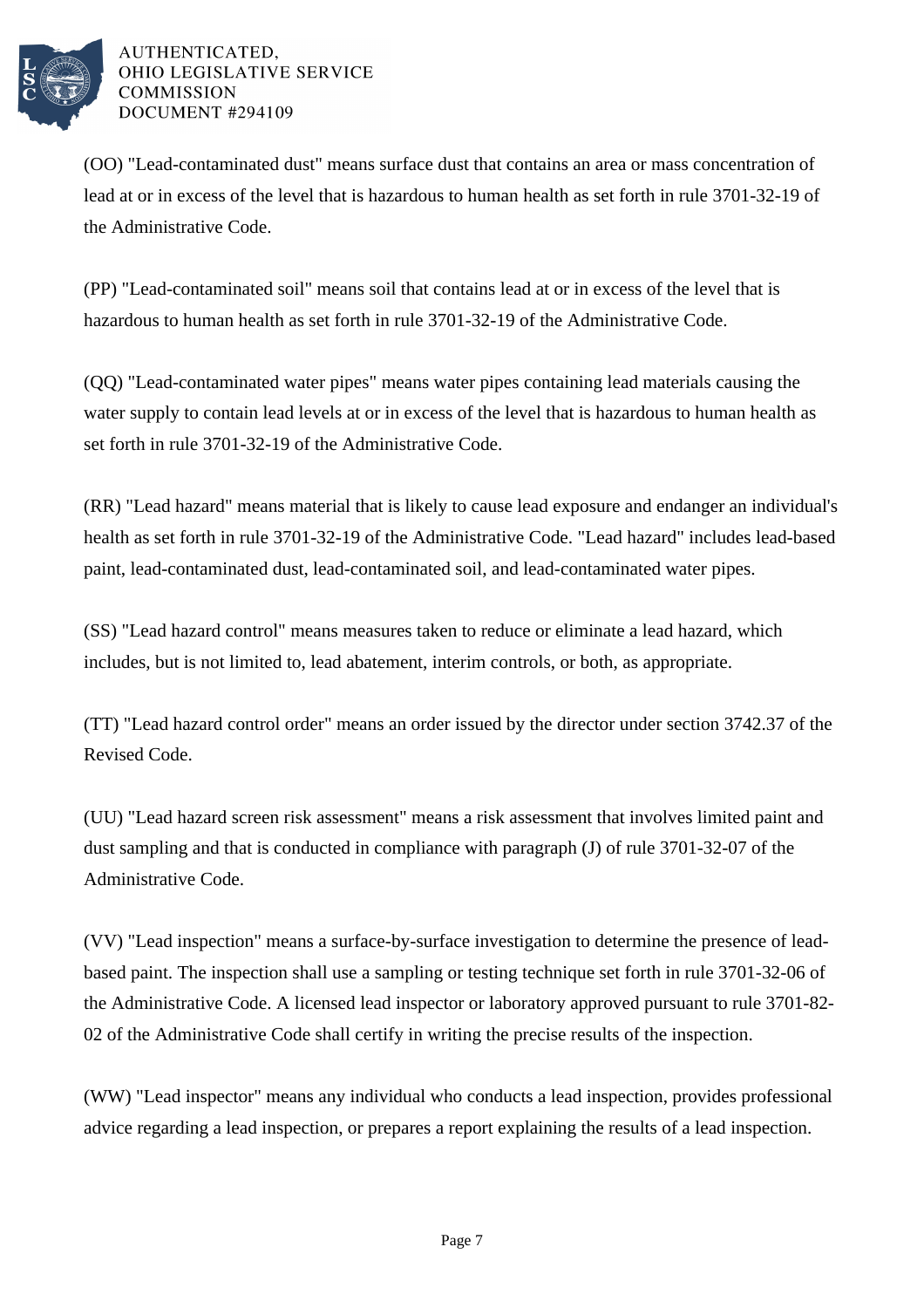

(XX) "Lead risk assessment" means an on-site investigation to determine and report the existence, nature, severity, and location of lead hazards in a residential unit, child care facility, or school, including information gathering from the unit, facility, or school's current owner's knowledge regarding the age and painting history of the unit, facility, or school and occupancy by children under six years of age, visual inspection, limited wipe sampling or other environmental sampling techniques, and any other activity as may be appropriate.

(YY) "Lead risk assessor" means a person who is responsible for developing a written inspection, risk assessment and analysis plan; conducting inspections for lead hazards in a residential unit, child care facility, or school; interpreting results of inspections or risk assessments; identifying hazard control strategies to reduce or eliminate lead exposures; and completing a risk assessment report.

(ZZ) "Manager" means a person, who may be the same person as the owner, responsible for the daily operation of a residential unit, child care facility, or school.

(AAA) "NLLAP" means the national lead laboratory accreditation program.

(BBB) "Non-abatement lead activity" means activities such as paint stabilization, lead-safe maintenance practices, and interim controls performed pursuant to section 3742.41 of the Revised Code.

(CCC) "Non-abatement lead project" includes one or more non-abatement lead activities in the scope of work being conducted on a residential unit, child care facility, or school.

(DDD) "On-site supervision" means the supervisor is physically present at the worksite or available for immediate consultation by phone, pager, or answering service and able to be present at the work site within two hours.

(EEE) "OSHA" means the United States occupational safety and health administration.

(FFF) "Other lead assessment activity" means limited evaluation or sampling performed in a residential unit, child care facility or school by a lead risk assessor to determine the existence, nature, severity and location of any lead hazards.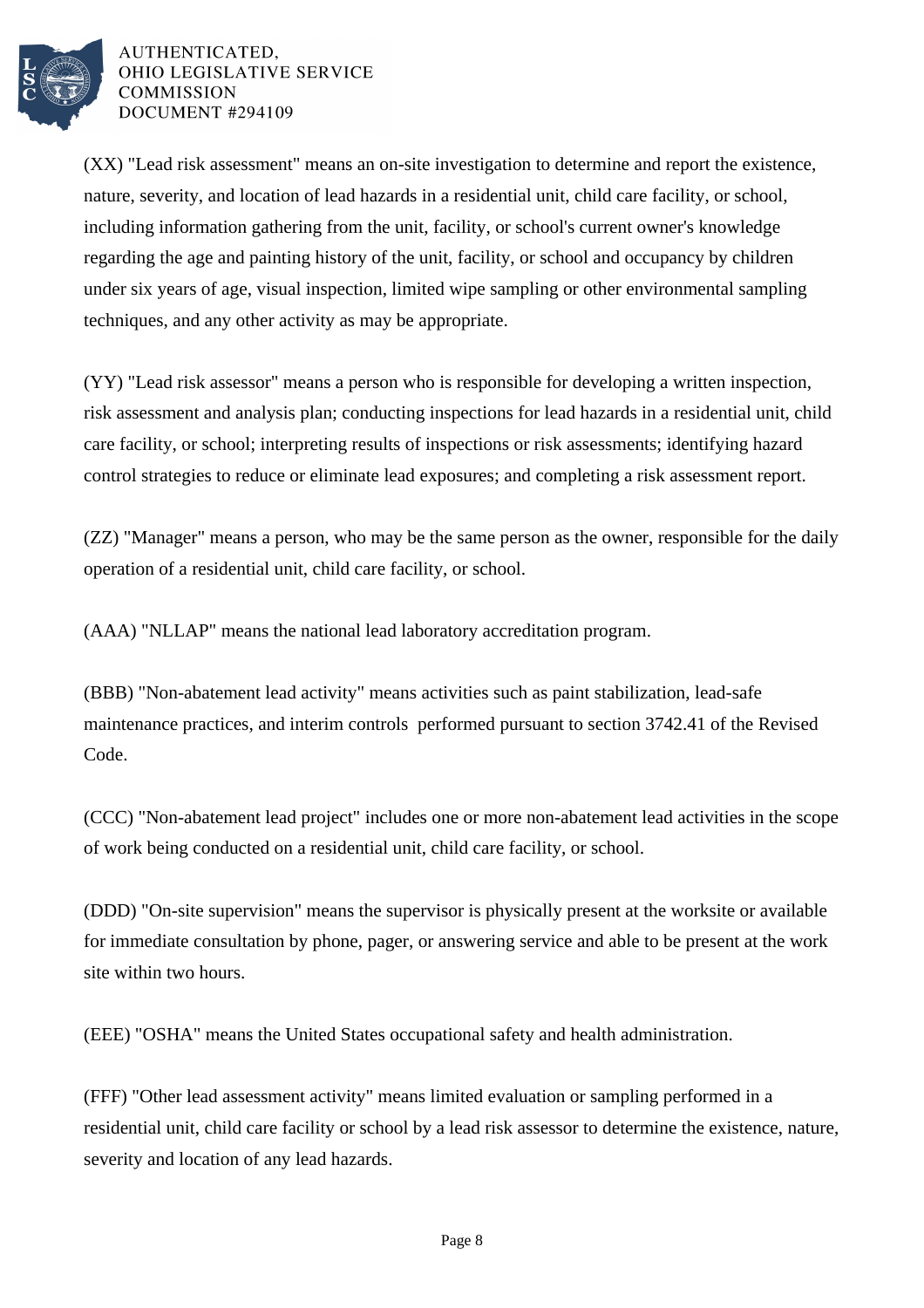

(GGG) "Owner" means a person, firm, corporation, guardian, conservator, receiver, trustee, executor, or other judicial officer who, alone or with others, owns, holds, or controls the freehold or leasehold title or part of the title to property, with or without actually possessing it. Owner includes a vendee in possession, but does not include a mortgagee or an owner of a reversionary interest under a ground rent lease.

(HHH) "Paint" means any substance applied to a surface as a surface coating, including, but not limited to, household paints, varnishes and stains.

(III) "Paint stabilization" means repairing any physical defect in the substrate of any painted surface that is causing paint deterioration, removing loose paint and other material from the surface to be treated, and applying a new protective coating or paint.

(JJJ) "Permanent" means an expected design life of at least twenty years.

(KKK) "Play area" means an area of soil contact by children as indicated by, but not limited to, the presence of play equipment including, but not limited to sandboxes, swing sets, and sliding boards, toys, or other children's possessions, observations of play patterns, or information provided by parents, residents, care givers, or property owners.

(LLL) "Principal instructor" means the individual who has primary responsibility for organizing and teaching a particular course.

(MMM) "Proof of licensure" means the license certificate or the pocket license certificate.

(NNN) "Replacement" means an activity that entails removing components such as windows, doors, and trim that have lead hazards on their surfaces and installing components free of lead hazards.

(OOO) "Residential unit" means a dwelling or any part of a building being used as an individual's private residence.

(PPP) "Room equivalent" means a separate part of the inside of a building, such as a bedroom, living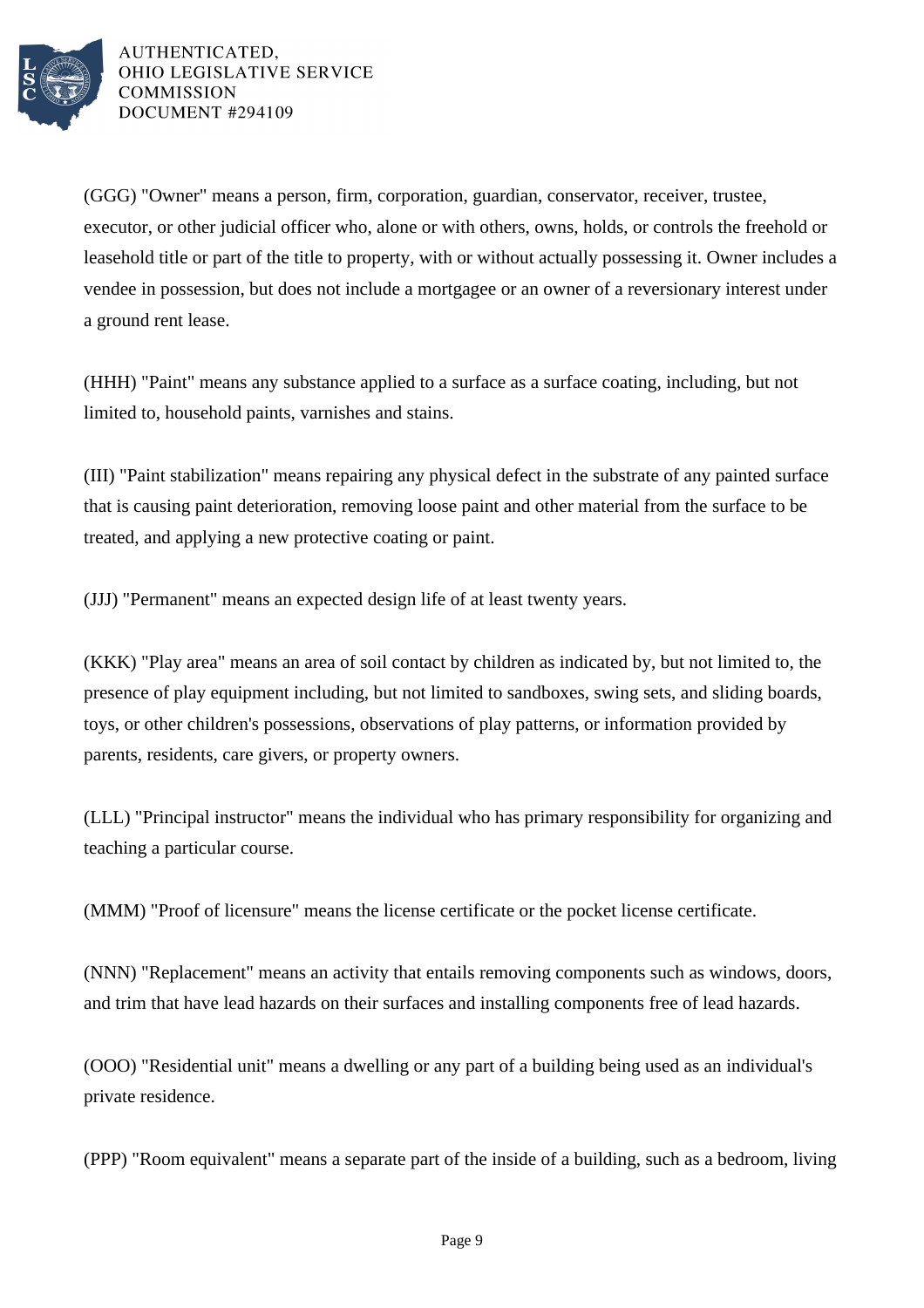

room, dining room, kitchen, bathroom, laundry room, hallway, or utility room. To be considered a separate room, the room must be separated from adjoining rooms by built-in walls or archways that extend at least six inches from an intersecting wall. Half walls or bookcases count as room separators if built-in. Movable or collapsible partitions or partitions consisting solely of shelves or cabinets are not considered built-in walls. A screened in porch that is used as a living area is a room.

(QQQ) "School" means a public or nonpublic school in which children under six years of age receive education.

(RRR) "Training hour" means at least fifty minutes of actual learning, including, but not limited to, time devoted to lecture, learning activities, small group activities, demonstrations, evaluations, or hands-on experience, or any combination of these processes.

(SSS) "Training manager" means the individual responsible for administering a training program and monitoring the performance of the principal instructors, work practice instructors, and guest instructors.

(TTT) "USEPA" means the United States environmental protection agency.

(UUU) "Visual assessment" means the visual examination of a residential unit, child care facility or school to identify deteriorated paint, visible dust, paint-chips, debris or residue which may be leadbased.

(VVV) "Window sill" means the portion of the horizontal window ledge that protrudes into the interior of the room, adjacent to the window sash when the window is closed. Window sill is often called the window stool.

(WWW) "Window trough" or "window well" means, for the typical double-hung window, the portion of the exterior window sill between the interior window sill or stool and the frame of the storm window. If there is no storm window, the window trough is the area that receives the upper and lower window sashes when both sashes are lowered.

(XXX) "Work practice instructor" means the individual who is responsible for teaching particular